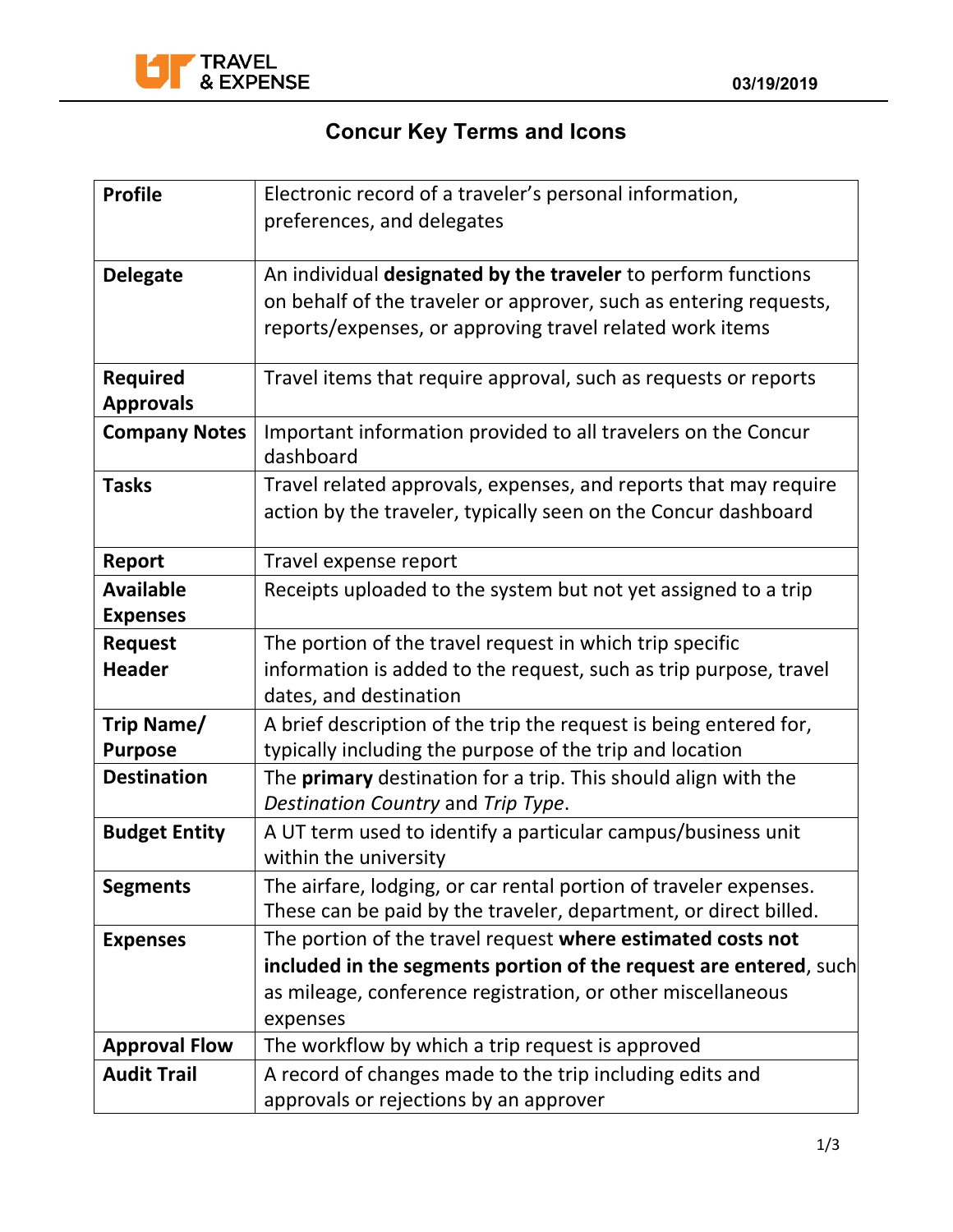

## **Concur Key Terms and Icons**

| <b>Processor</b>                   | A travel auditor                                                                                                                                                                                                                                                                                                                                               |  |
|------------------------------------|----------------------------------------------------------------------------------------------------------------------------------------------------------------------------------------------------------------------------------------------------------------------------------------------------------------------------------------------------------------|--|
| <b>Event Request</b>               | A request created for multiple travelers at one time. This is useful<br>for non-group travel where travelers are going to same place.<br>Ex. Conference                                                                                                                                                                                                        |  |
| <b>Travel</b><br><b>Allowances</b> | Per diem rates based on the maximum allowable CONUS and<br>OCONUS rates published by the U.S. General Services<br><b>Administration (GSA)</b>                                                                                                                                                                                                                  |  |
| <b>Open Reports</b>                | Expense reports that have not been settled in Concur because they<br>are not submitted, have been submitted but not fully approved, or<br>fully approved but pending reimbursement                                                                                                                                                                             |  |
| <b>Itemizations</b>                | The break-down of gross expenses associated with a specific<br>expense type, such as lodging or entertainment                                                                                                                                                                                                                                                  |  |
| <b>Report Totals</b>               | An overview of the expenses associated with a trip, including the<br>total, what is reimbursable to the employee, and what the<br>employee owes (usually zero, unless expenses do not exceed cash<br>advance amount). Report totals can be found by selecting "Report<br>Totals" from the 'Reports Details' dropdown menu on the "Manage<br>Expenses" display. |  |
| <b>Itinerary</b>                   | A summary of dates and locations traveled relative to the specific<br>expense report you are creating. An itinerary overview can be<br>found by selecting "Manage Travel Allowances" from the 'Report<br>Details' dropdown menu on the "Manage Expenses" display.                                                                                              |  |
| <b>Report Timeline</b>             | Where the Approval Flow and Report Summary can be located in<br>the Expense portion of Concur                                                                                                                                                                                                                                                                  |  |